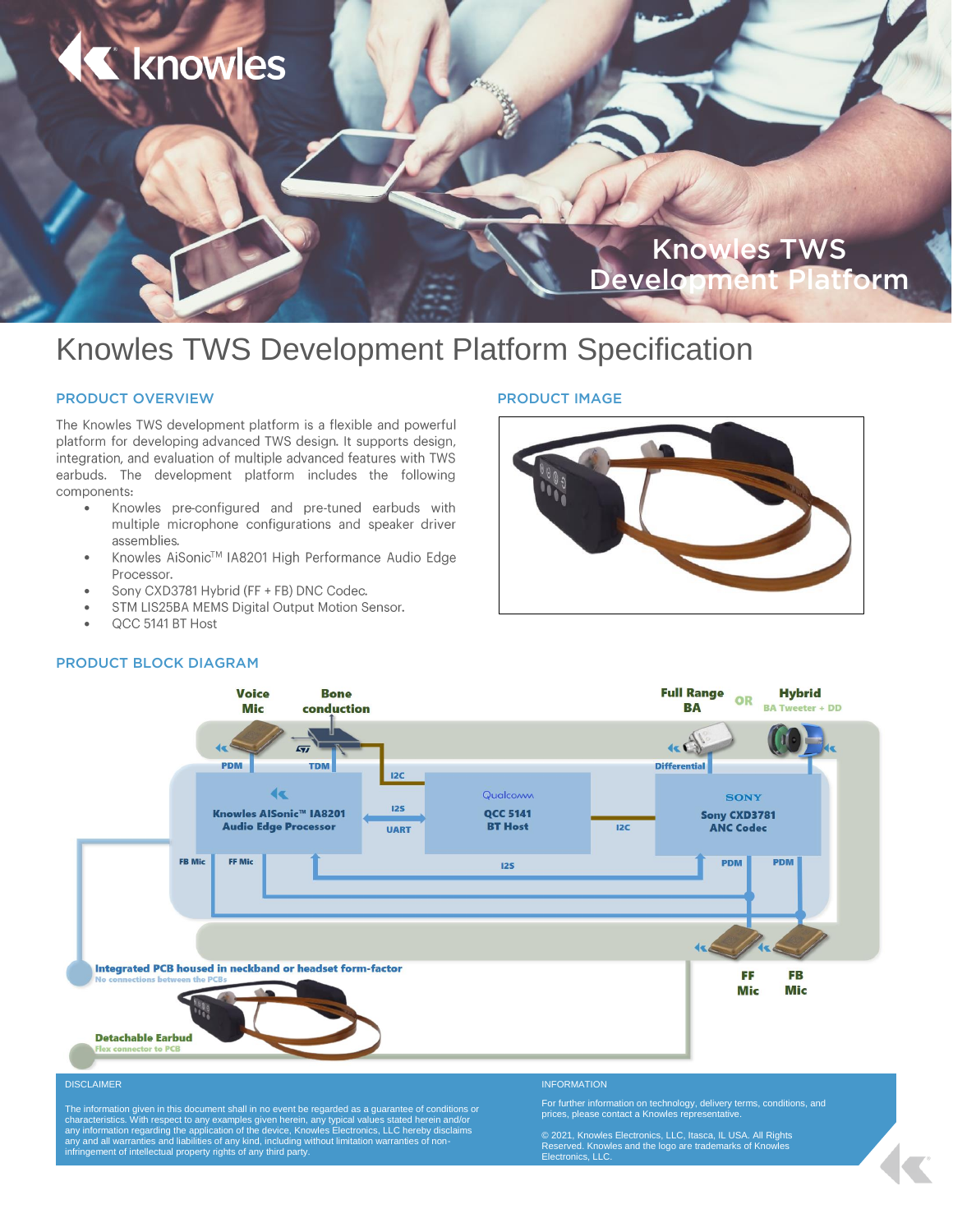# KEY FEATURES

- Hybrid ANC (FF + FB)  $\bullet$
- Transparency  $\bullet$
- $\bullet$ Premium Audio
- Advanced voice call features such as beamforming, echo  $\bullet$ cancellation, noise suppression, and voice vibration sensor fusion
- Conversation enhancement  $\bullet$

#### SYSTEM SPECIFICATIONS

| <b>System</b>                   |                                                     |  |  |
|---------------------------------|-----------------------------------------------------|--|--|
| IC Solution                     | Knowles IA8201<br>Sony CXD3781<br>Qualcomm QCC 5141 |  |  |
| Operating Mode                  | Selectable using buttons                            |  |  |
| <b>Bluetooth Version Number</b> | V5.2                                                |  |  |
| <b>Transmission Frequency</b>   | 2.4GHz                                              |  |  |
| <b>Bluetooth Profile</b>        | HFP, A2DP                                           |  |  |
| Audio Codec                     | SBC, AptX                                           |  |  |
| <b>Transmission Power</b>       | 13dB                                                |  |  |
| Wireless Range                  | ≥10m                                                |  |  |
| Power Voltage                   | $3.1V - 4.25V$                                      |  |  |
| Charging Voltage                | 5V                                                  |  |  |
| Charging Current                | 650mA max                                           |  |  |
| <b>BT Music Current</b>         | 14 <sub>m</sub> A                                   |  |  |
| <b>BT Call Working Current</b>  | 24mA                                                |  |  |
| <b>Standby Time</b>             | 10H                                                 |  |  |
| Talk Time                       | 5H                                                  |  |  |
| BT Music Play Time (ANC On)     | 9H                                                  |  |  |
| Charging Time                   | Approx. 0.5H                                        |  |  |

# MIC AND SPEAKER DRIVER SPECIFICATIONS



| <b>DISCLAIMER</b> |  |  |  |
|-------------------|--|--|--|
|                   |  |  |  |
|                   |  |  |  |

The information given in this document shall in no event be regarded as a guarantee of conditions or<br>characteristics. With respect to any examples given herein, any typical values stated herein and/or<br>any information regar

| Microphone Options              |                                          |
|---------------------------------|------------------------------------------|
| High performance<br>microphones | Knowles Everest SPH0690LMH4H             |
| Microphone<br>Sensitivity/Mic   | As per Knowles microphone specifications |

### ANC SPECIFICATIONS





#### **INFORMATION**

For further information on technology, delivery terms, conditions, and prices, please contact a Knowles representative.

© 2021, Knowles Electronics, LLC, Itasca, IL USA. All Rights Reserved. Knowles and the logo are trademarks of Knowles Electronics, LLC.